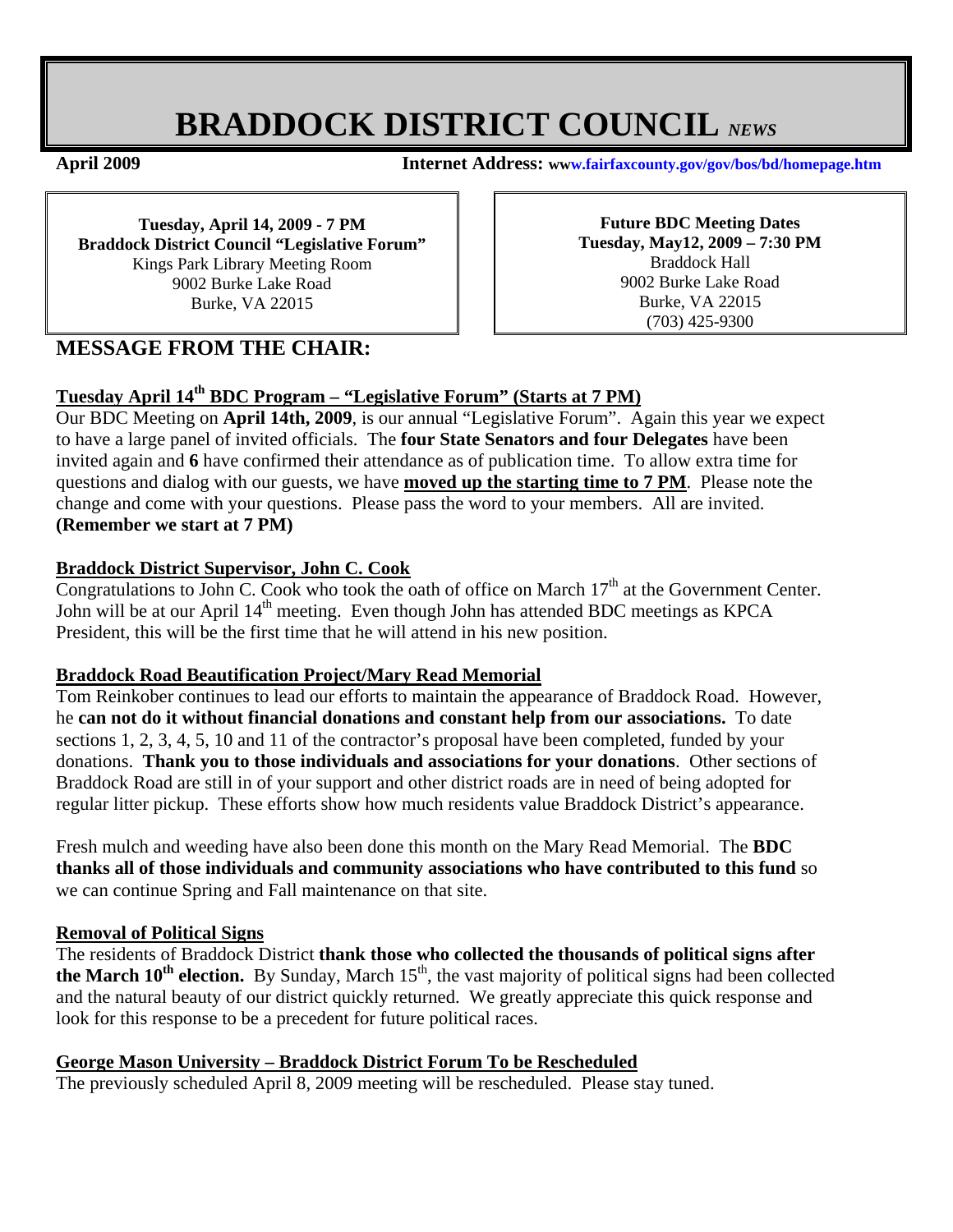#### **Future BDC Activities**

As we approach spring and summer, the **BDC has some important tasks to accomplish**. In May, we will be urging you to nominate your most outstanding volunteers for a **Best of Braddock Award**. The award winners will be **announced at the June 9<sup>th</sup> BDC meeting**. We also will form a **Nominating Committee for BDC elections at the June 9th meeting**. Please consider volunteering to run for one of the positions. Finally, on July 14<sup>th</sup>, we will hold our annual Braddock Picnic and BOB Awards **Presentations**. **Chairman Bulova** has already accepted our invitation to the Braddock picnic, where we will get a formal chance to thank her for her service to Braddock District and to dialog with her once again.

## **BDC "Legislative Forum"** is scheduled for **Tuesday, April 14th**, starting at **7 PM (Note the time change).**

Sincerely,

#### **Bruce Wallachy**

**Braddock District Council Officers Chair: Bruce Wallachy Vice Chair: Tom Reinkober Treasurer: Peg Manella Secretary: Verna Dreyer Communications Chair: vacant Membership Chair: vacant Information Forum Chair: Tena Bluhm**

#### **Supervisor's Corner**

I want to thank the voters of Braddock District for providing me with the opportunity to serve as your Supervisor. There is no greater honor in public life than to be selected by your neighbors to be their representative in government. I look forward to the opportunity to prove myself worthy of your trust and confidence.

 My top priority as your Supervisor will be to work with the Braddock District Council, the 187 civic and homeowners' associations of Braddock District, and other community leaders and Braddock residents to help you make your neighborhoods the best places they can be to live, raise a family, and grow older gracefully. My staff and I will be available to be your representative and advocate in government, to help your communities grow stronger, and to help solve the myriad of challenges we may face in the coming years. Working together, there is no challenge we cannot face successfully.

 I am excited to announce my new, top-notch senior staff. Ryan Kelly will serve as my Chief of Staff. Ryan worked for several years for Congressman Tom Davis, where he learned the importance of community outreach. Ann Sharp joins us as Senior Staff Assistant for Constituent Services. Ann will be the principal point of contact for all citizen concerns and will be my liaison to the BDC and civic and homeowners' associations. Ann currently serves as